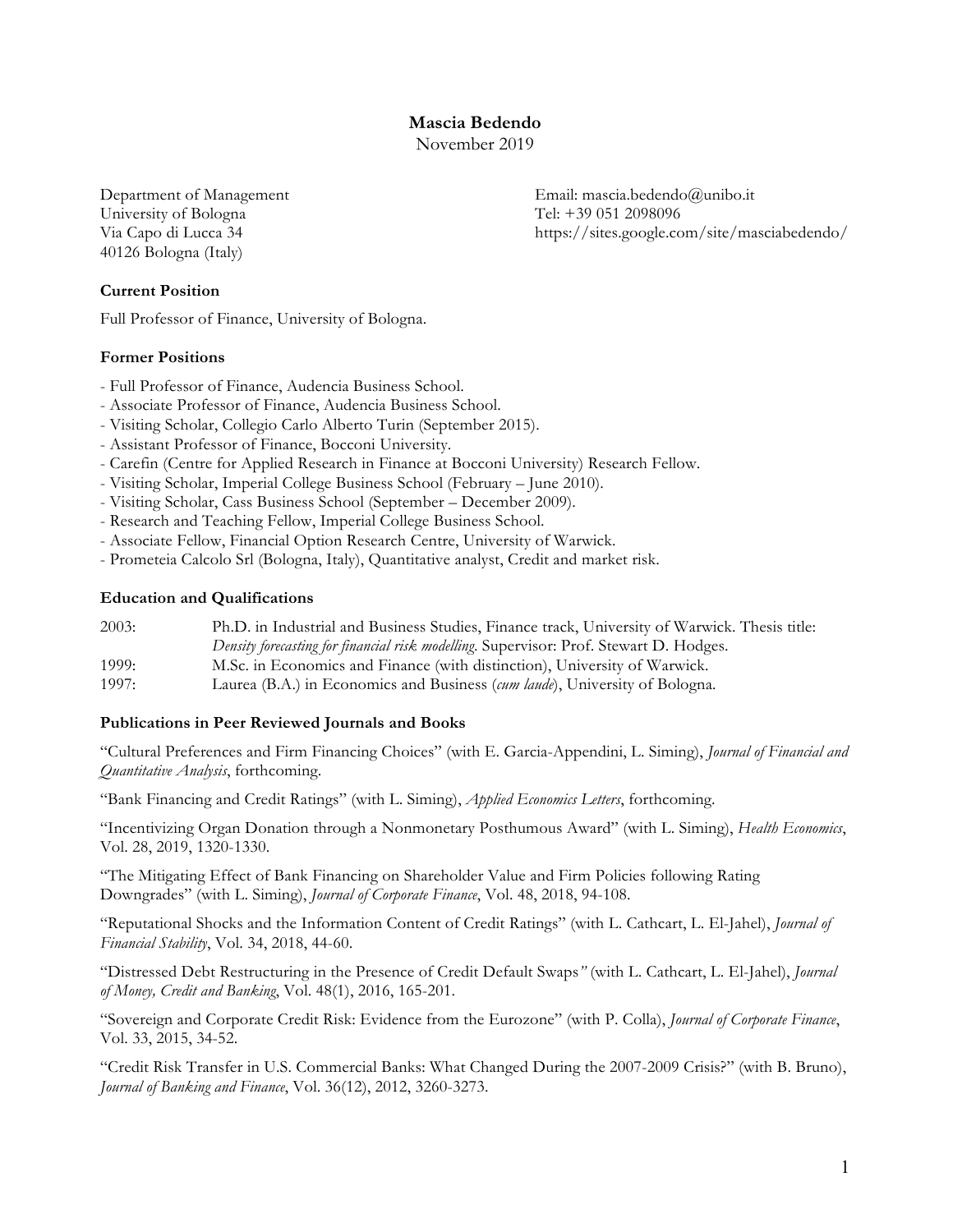"Market vs. Model Credit Default Swap Spreads: Mind the Gap" (with L. Cathcart, L. El-Jahel), *European Financial Management*, Vol. 17(4), 2011, 655-678.

"Pricing Multiasset Equity Options: How Relevant is the Dependence Function?" (with F. Saita, F. Campolongo, E. Joossens), *Journal of Banking and Finance*, Vol. 34(4), 2010, 788-801.

"The Dynamics of the Volatility Skew: a Kalman Filter Approach" (with S.D. Hodges), *Journal of Banking and Finance*, Vol. 33(6), 2009, 1156-1165.

"Credit Derivatives vs. Loan Sales: Evidence from the European Banking Market" (with B. Bruno), in L. Anderloni, D.T. Llewellyn, R. Schmidt, *Financial Innovation in Retail and Corporate Banking*, Edward Elgar Publishing Ltd, 2009. Award as Best Paper submitted to the call for papers.

"The Slope of the Term Structure of Credit Spreads: An Empirical Investigation" (with L. Cathcart, L. El-Jahel), *Journal of Financial Research*, Vol. 30(2), 2007, 237-257.

"Forecasting Accuracy of Implied and GARCH-based Probability Density Functions" (with S.D. Hodges, I. Anagnou and R. Tompkins), *Review of Futures Markets*, Vol. 11(1), 2005, 41-66.

"A Parsimonious Continuous Time Model for Equity Futures Returns (Inferred from High-Frequency Data)" (with S.D. Hodges), *International Journal of Theoretical and Applied Finance*, Vol. 7(8), 2004, 997-1030.

## **Working Papers and Work in Progress**

"To advocate or not to advocate? Determinants and financial consequences of CEO activism" (with L. Siming).

"Assessing the Impact of the Corporate Sector Purchase Programme".

#### **Other Publications**

"The Slope of the Term Structure of Credit Spreads: An Empirical Investigation" (with L. Cathcart, L. El-Jahel), *Professional Investor CFA Digest*, 2009, 37(4).

"Trading Down the Slope(s)" (with L. Cathcart, L. El-Jahel, L. Liesch), *Risk Magazine*, November 2005, 107-110*.*

## **Conference Presentations and Invited Talks**

2019: *ICGS Conference*, Essex.

- 2018: University of Essex; University of Bologna; Free University of Bolzano-Bozen; Stockholm University; *III Workshop of the American-European Health Economics Study Group at Harvard*, Boston (\*); *European Financial Management Association Meeting,* Milan; *AFFI* Meeting, Paris (\*).
- 2017: *FINEST Winter Workshop*, Milan; *Financial Management Association Europe,* Lisbon; OTC Markets and Their Reform, Swiss Finance Institute (discussant); Swiss Conference on Financial Intermediation Poster session, Lenzerheide (\*); University of Leeds; *Annual Conference of the Swiss Society for Financial Market Research*, Zurich (\*); SSES Lausanne (\*); DGF Annual Meeting, Ulm (\*).
- 2016: *Financial Management Association Europe,* Helsinki; *AFFI* Meeting, Liège; *XXIV Finance Forum*, Madrid (\*); University of Strathclyde; University of Cagliari.
- 2015: *Baffi-Carefin Banking Conference*, Milan (discussant); *AFFI* Meeting, Cergy; *FEBS* Meeting, Nantes; 4 Nations Cup (\*), Rome; Collegio Carlo Alberto, Turin.
- 2014: *Financial Intermediation Research Society*, Quebec City; *AFFI* Meeting, Paris (discussant); *International Risk Management Conference*, Warsaw; *European Financial Management Association Meeting,* Rome; Audencia School of Management, Nantes; ESC Rennes School of Business; University of Sussex; Bank for International Settlements; University of Venice Ca' Foscari.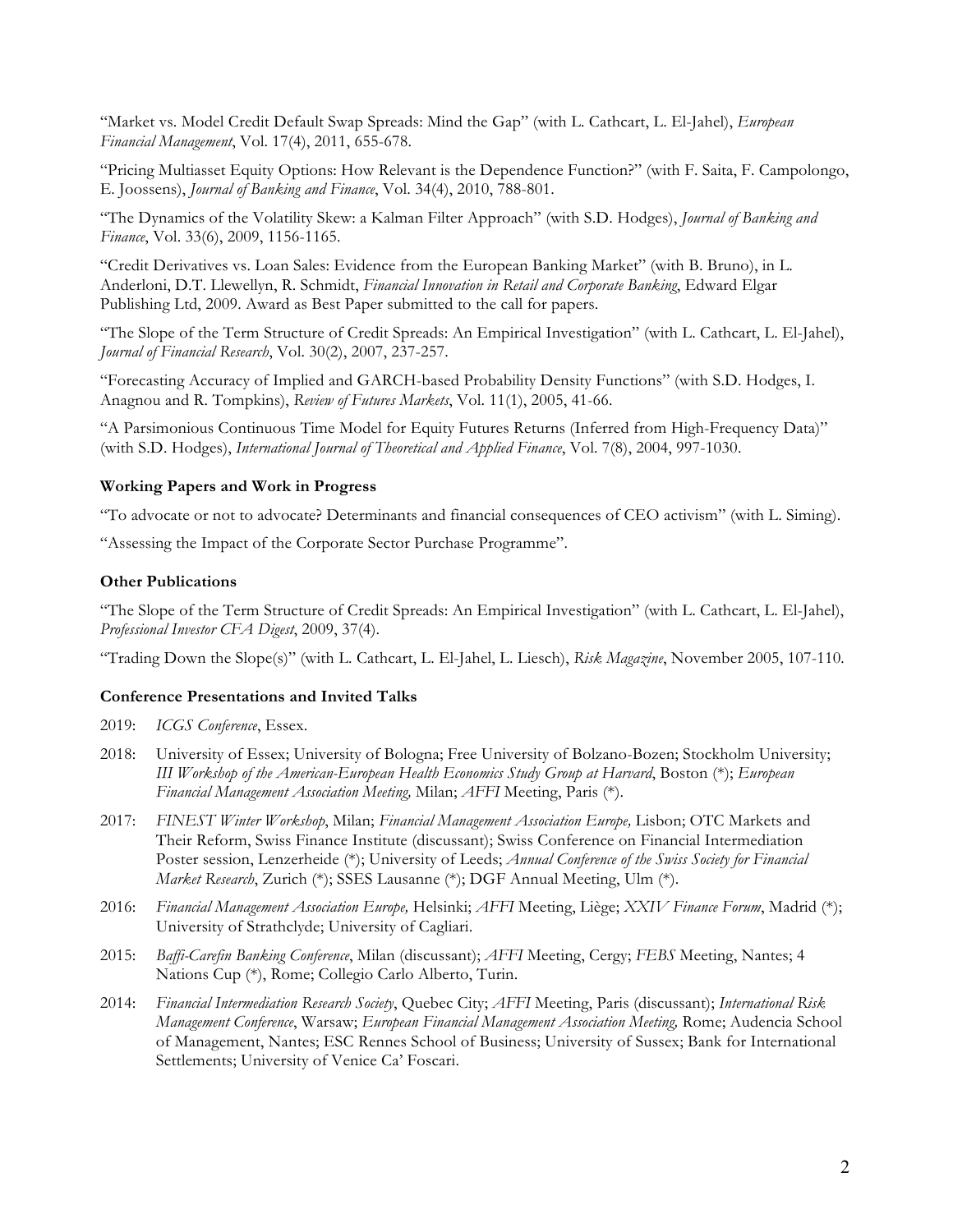- 2013: *Western Finance Association*, Lake Tahoe; *IX CSEF-Igier Symposium on Economics and Institutions*, Capri; *CEPR-EABCN Conference on Global Spillovers and Economic Cycles*, Paris; University of Konstanz; Audencia School of Management, Nantes; *CEPR Swiss Conference on Financial Intermediation* (discussant).
- 2012: *Northern Finance Association*, Toronto; *Frontiers of Finance*, Warwick; *European Finance Association,*  Copenhagen (discussant); Exeter Business School; Queen Mary University.
- 2011: *Financial Intermediation Research Society*, Sydney; *European Economic Association*, Oslo; *Times Series and Financial Econometrics* workshop, Milan (discussant).
- 2009: *12th Conference of the Swiss Society for Financial Market Research*, Geneva (\*); *Financial Management Association Meeting*, Reno, NV; *Financial Management Association Europe,* Turin; *European Financial Management Association Meeting,* Milan; *EFM 2009 Symposium Program on "Risk Management in Financial Institutions",*  Nantes; *Emerging Scholars in Banking and Finance*, Cass Business School London (discussant); Cass Business School.
- 2008: *European Banking Symposium*, Milan (discussant); Universita' di Venezia Cà Foscari; Università di Modena e Reggio Emilia.
- 2007: *Financial Management Association Meeting*, Orlando; *Financial Econometrics Conference*, London; *Convegno ADEIMF*, Lecce.
- 2005: *15th FDIC Annual Derivatives Securities and Risk Management Conference,* Virginia; Warwick Business School; Bocconi University.
- 2004: *Quantitative Methods for Finance,* Sydney; *Southern Finance Association,* Florida (\*).
- 2003: *European Financial Management Association,* Helsinki.
- 2002: *European Finance Association,* Berlin; *Quantitative Methods for Finance,* Cairns.

(\*) denotes presentation by a co-author.

## **Refereeing Activity and Scientific Committees**

Referee for: MIUR (Reprise), British Academy (Leverhulme Small Research Grants), Journal of Corporate Finance, Journal of Empirical Finance, Journal of Banking and Finance, Journal of Financial Stability, Journal of the Operational Research Society, International Review of Financial Analysis, European Journal of Finance, International Review of Economics and Finance, Quantitative Finance, International Journal of Forecasting, Plos One, Decisions in Economics and Finance, Applied Economics, Financial Markets and Portfolio Management, Journal of Financial Management, Markets and Institutions.

Scientific Committees: EFiC Conference 2020; AFFI Conference 2020; EFMA Conference 2018; FMA Europe Conference 2018, 2017, 2016, 2015; FEBS Conference 2019, 2015; FMA Conference 2016.

## **Departmental Services**

- Head of research (Department of Finance) and member of the research committee at Audencia Business School, 2016-2019.
- Member of the academic committee at Audencia Business School, 2016-2019.
- Member of the committee for redesigning faculty evaluation at Audencia Business School, 2017-2019.
- Member of the recruiting committee for the Department of Finance at Audencia Business School, 2015-2019.
- Finance faculty representative for AACSB and AMBA accreditation meetings, Audencia Business School, 2015.
- Member of the committee for equal opportunities at Bocconi University, 2012–14.
- Seminar co-organizer for the Department of Finance at Bocconi University, 2008–09 & 2010–11.
- Seminar organizer for the Department of Finance Brown Bag seminars at Bocconi University, 2010–11.
- Member of the undergraduate committee BIEM programme at Bocconi University, 2006–09.
- Member of the recruiting committee for the Department of Finance at Bocconi University, 2007–08.